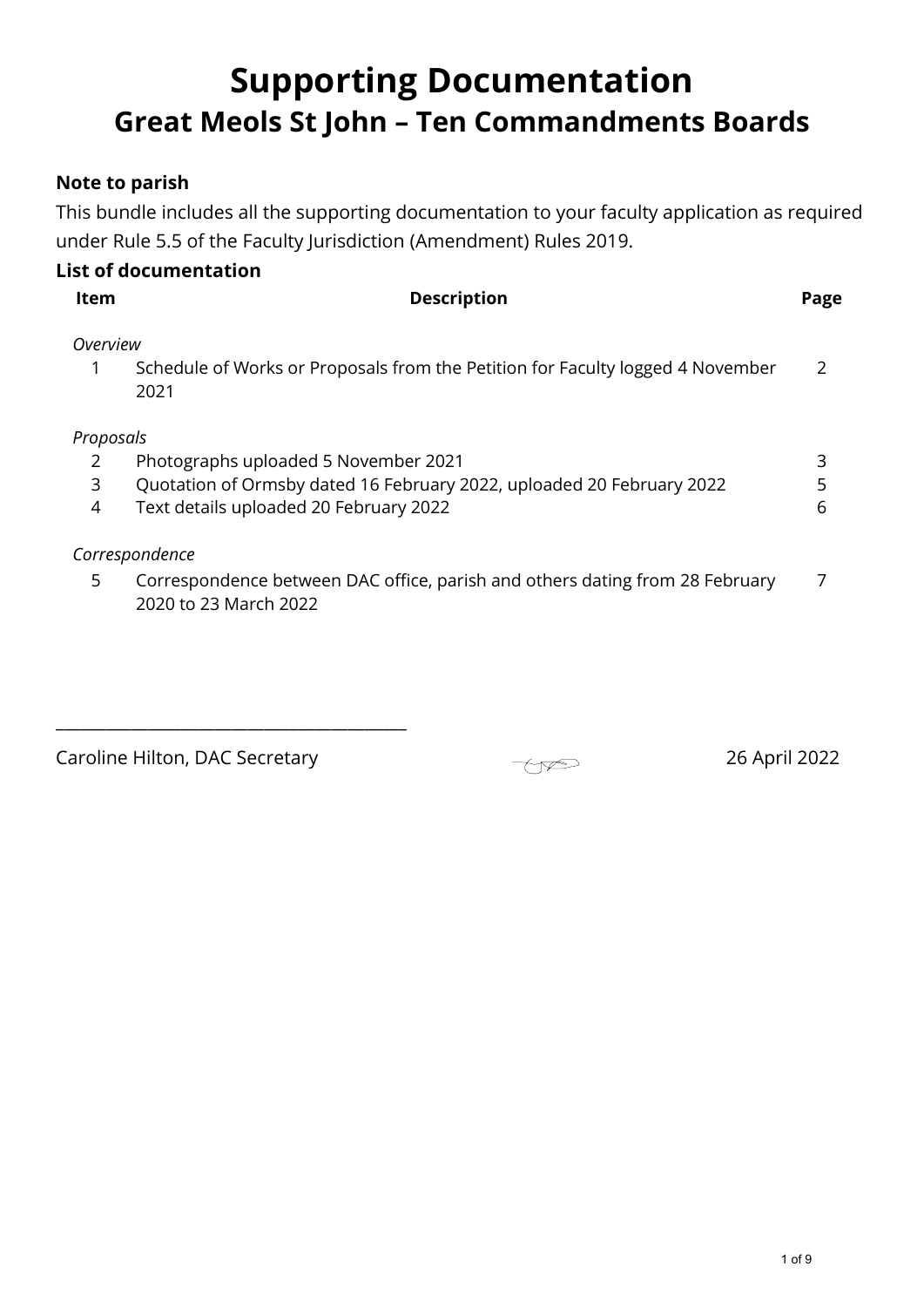#### **We petition the Court for a faculty to authorise the following-**

*Please describe the works or other proposals for which a faculty is sought in the way recommended by the Diocesan Advisory Committee in its Notification of Advice.*

#### SCHEDULE OF WORKS OR PROPOSALS

Replacement of damaged 10 Commandment Boards

*Copies of the Standard Information Form and any drawings, plans, specifications, photographs or other documents showing the proposals must be provided with this petition.*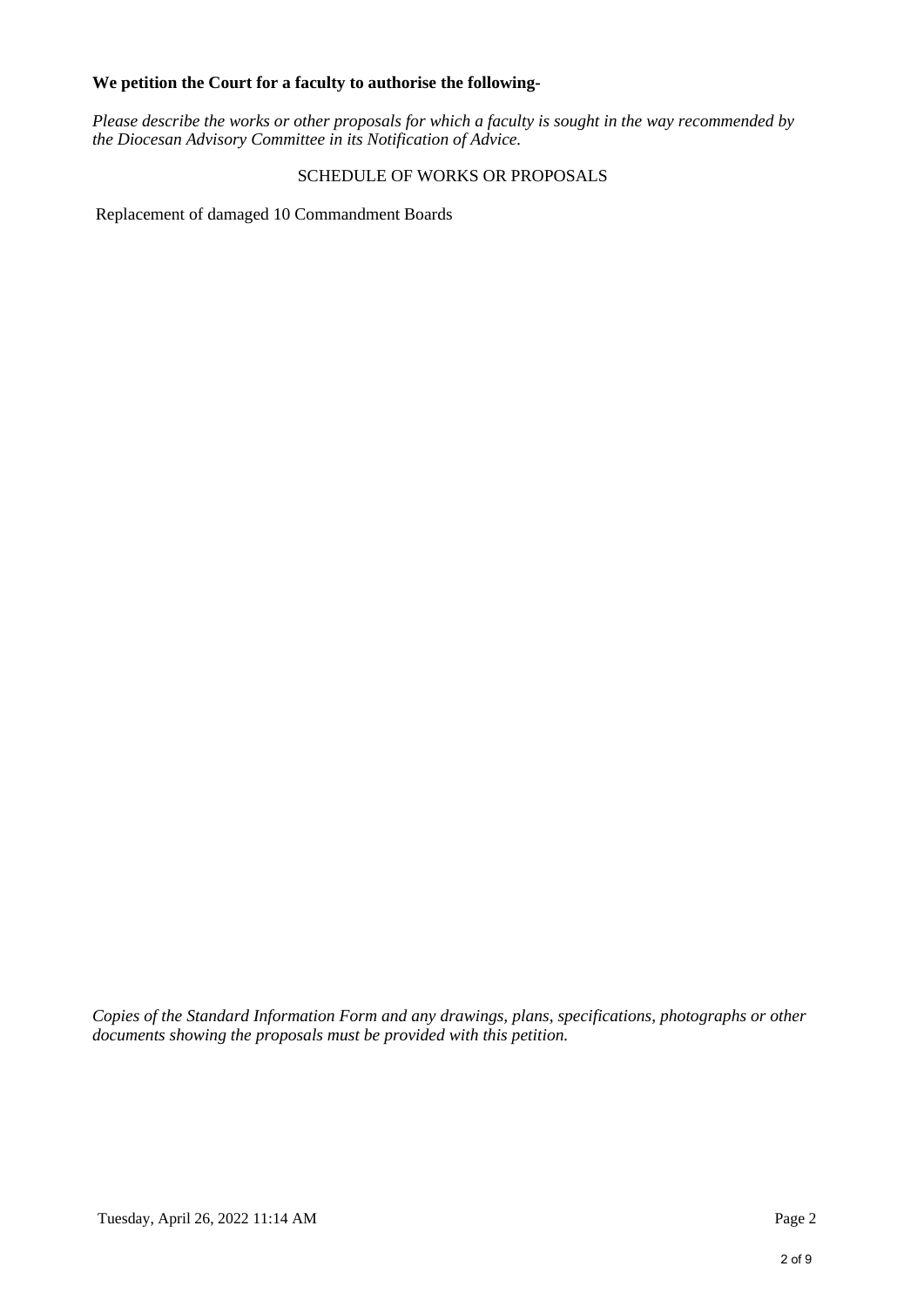

UR THY FATHER AND TH ONO THAT THY DAYS MAY B N THE LAND WHICH THE HY COD CIVETH THEE-HOU SHALT DO NO MURDER-VH THOL SHALT NOT COMMIT ADULTERY HOU SHALT NOT STEAL B∩i WIT THY THY SHILT WIFE NOR MIND **NOR** ١G  $T_{H_1}$ **XNY**  $-15$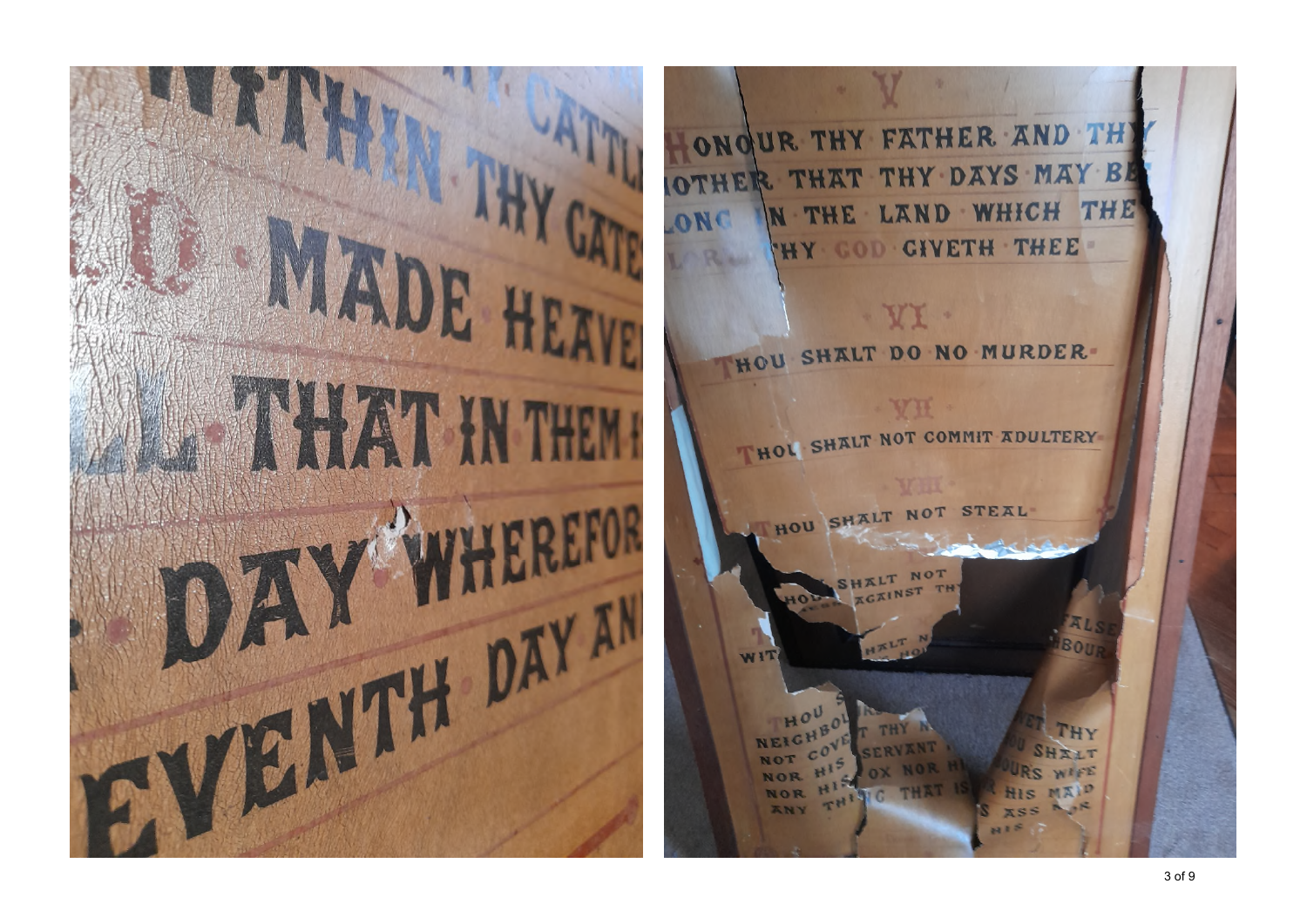#### THE TEN CONNANDMENTS

## **COD SPAKE THESE WORDS AND SAID**

**AM THE LORD THY COD THOU SHALT HAVE** NONE OTHER CODS BUT

THOU SHALT NOT MAKE TO THYSELF ANY GRAVEN IMAGE NOR. THE LIKENESS OF ANY THING THAT IS IN HEAVEN ABOVE OR IN THE EARTH BENEATH OR IN THE WATER UNDER THE EARTH THOU SHALT NOT BOW DOWN TO THEM NOR WORSHIP THEM FOR THE LORD THY TOP AM A JEALOUS **GOD AND VISIT THE SINS OF THE FATHERS UPON** THE CHILDREN UNTO THE THIRD AND FOURTH **GENERATION OF THEM THAT HATE AND SEE** MERCY UNTO THOUSANDS IN THEM THAT LOVE AND KEEP COMMANDMENTS

THOU SHALT NOT TAKE THE NATHER OF THE THY-COD IN VAIN FOR THE LORD WILL NOT THE HIM -GUILTLESS THAT TAKETH ESSEN VAIN-

REMEMBER THAT THOU KEEP HOLY THE SALE DAY SIX DAYS SHALT THOU LABOUR AND DE THAT THOU HAST TO DO BUT THE SEVEN DAY IS THE SABBATH OF THE · LORD THY GOD **IN IT THOU SHALT DO NO MANNER OF WORK** THOU AND THY SON AND THY DAUGHTER THY MAN SERVANT AND THY MAID SERVANT THY CATTLE AND THE STRANGER THAT IS WITHIN THY GATES FOR IN SIX DAYS THE LORD MADE HEAVEN AND EARTH THE SEA AND ALL THAT IN THEM IS AND RESTED THE SEVENTH DAY WHEREFORE THE LORD BLESSED THE SEVENTH DAY AND HALLOWED IT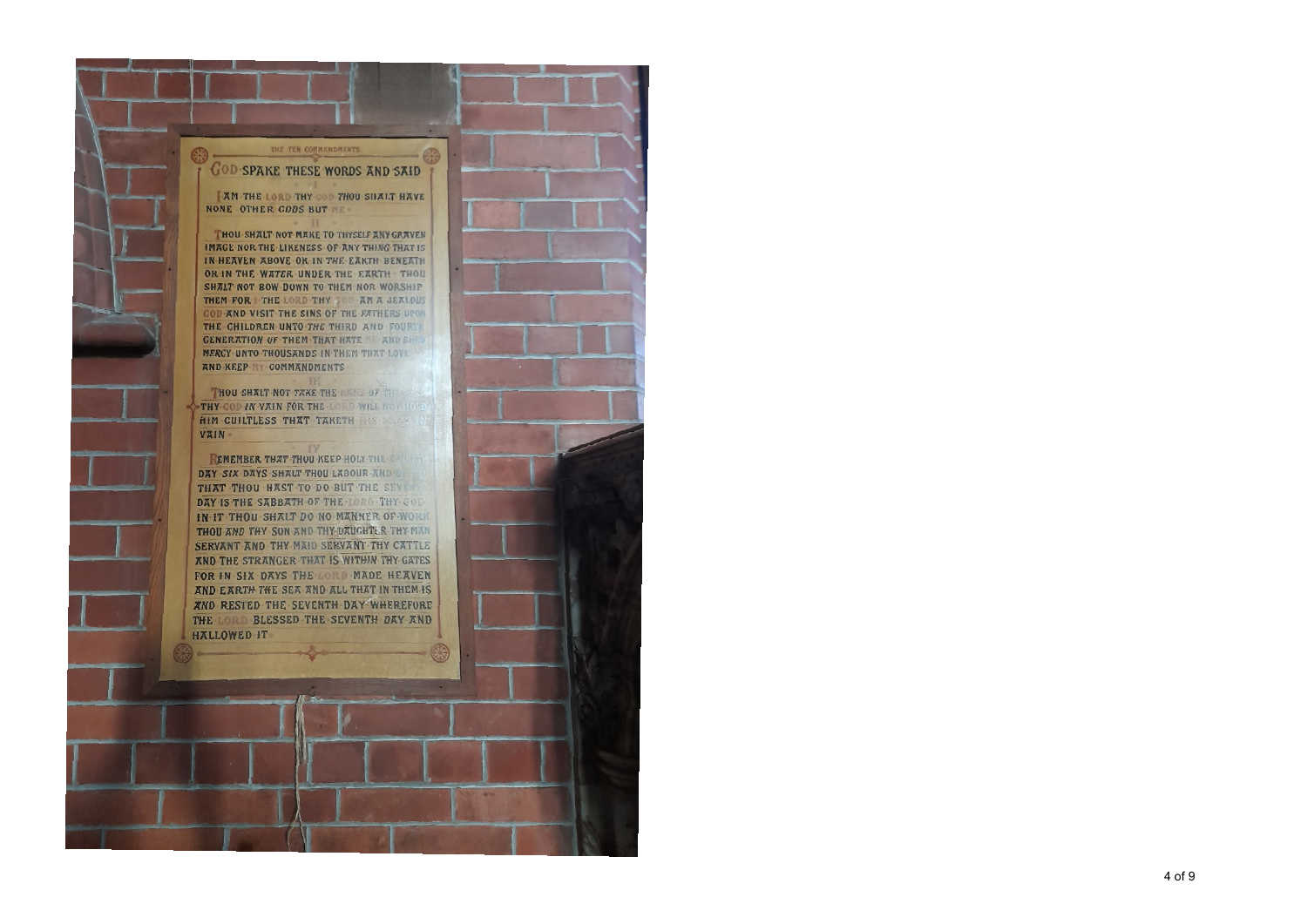#### **L <sl@ormsby.co.uk>** Wed, 16 Feb, 14:27 to me

Dear Sir,

Further to our discussions during your visit to our showrooms, I now have pleasure in reporting as follows:-

To manufacture and supply only 2x panels in natural polished solid and veneered Oak, overall size of each approx. 48" x 24", suitable for wall mounting, with simple frame, boards printed with the 10 commandments, wording in black with Times Roman or similar font. Both boards headed The Ten Commandments with considerably more wording to one panel than the others, in accordance with printout received. £500.00 each

The above price are exclusive of VAT chargeable at rate ruling on date of invoice. Delivery and or fixing in meols if required with likewise be charged extra.

I trust you find the above of interest and look forward to hearing from you in due course.

Yours sincerely

Bruno.D.Ormsby

P.S. Apologies for the delay in reporting. I'm afraid I was attempting to find a less expensive substitute for the polished oak panels but regret I was unable to find anything I considered to be an appropriate alternative,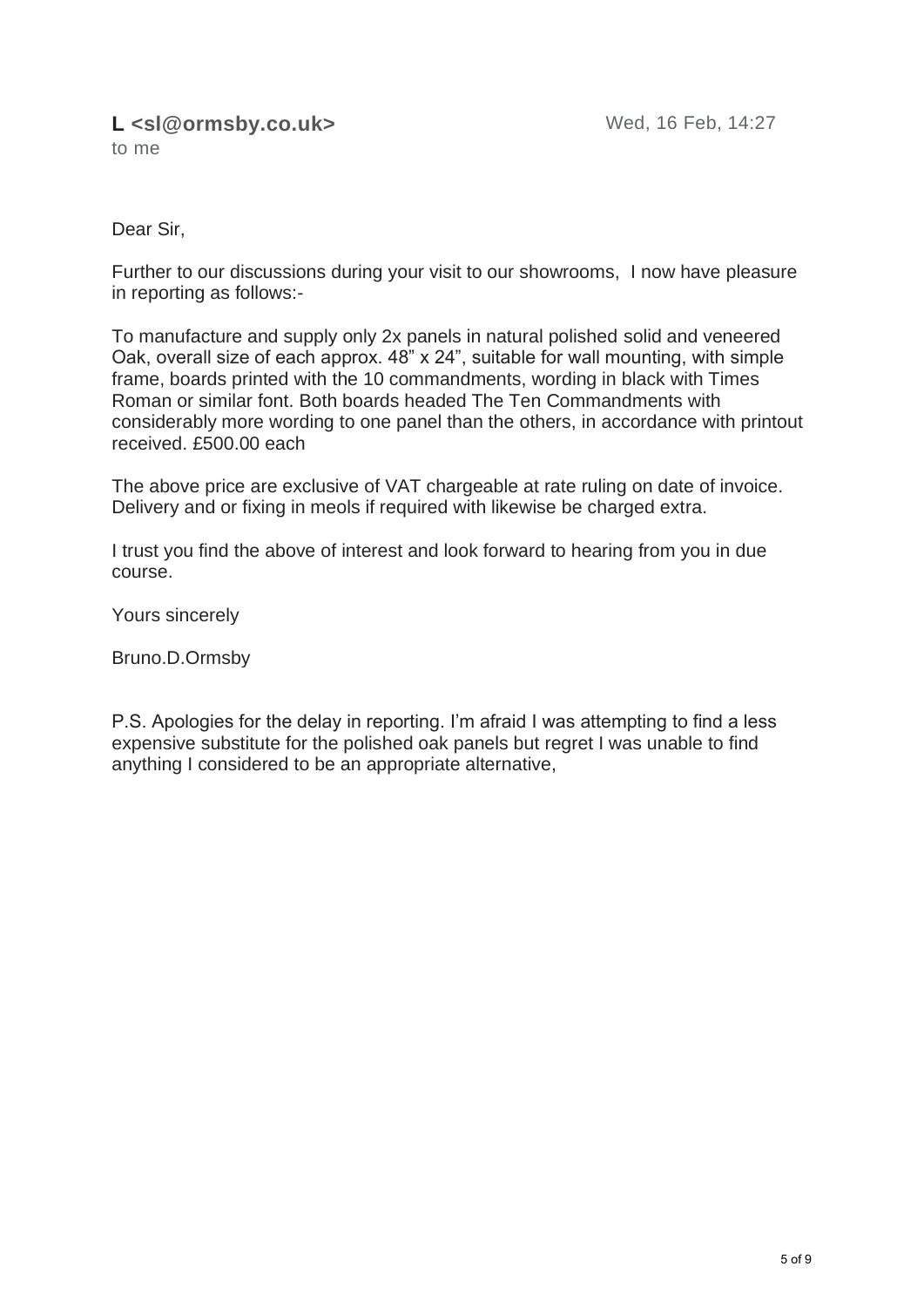**20** Then God spoke all these words:

**2** I am the Lord your God, who brought you out of the land of Egypt, out of the house of slavery;  $3$  you shall have no other gods before<sup>[\[a\]](https://www.biblegateway.com/passage/?search=Exodus%2020&version=NRSV#fen-NRSV-2055a)</sup> me.

**<sup>4</sup>** You shall not make for yourself an idol, whether in the form of anything that is in heaven above, or that is on the earth beneath, or that is in the water under the earth. **<sup>5</sup>** You shall not bow down to them or worship them; for I the Lord your God am a jealous God, punishing children for the iniquity of parents, to the third and the fourth generation of those who reject me, **<sup>6</sup>** but showing steadfast love to the thousandth generation<sup>[\[b\]](https://www.biblegateway.com/passage/?search=Exodus%2020&version=NRSV#fen-NRSV-2058b)</sup> of those who love me and keep my commandments.

**<sup>7</sup>** You shall not make wrongful use of the name of the Lord your God, for the Lord will not acquit anyone who misuses his name.

**<sup>8</sup>** Remember the sabbath day, and keep it holy. **<sup>9</sup>** Six days you shall labour and do all your work. **<sup>10</sup>** But the seventh day is a sabbath to the Lord your God; you shall not do any work—you, your son or your daughter, your male or female slave, your livestock, or the alien resident in your towns. **<sup>11</sup>** For in six days the Lord made heaven and earth, the sea, and all that is in them, but rested the seventh day; therefore the Lord blessed the sabbath day and consecrated it.

**<sup>12</sup>** Honor your father and your mother, so that your days may be long in the land that the Lord your God is giving you.

13 You shall not murder.<sup>[\[c\]](https://www.biblegateway.com/passage/?search=Exodus%2020&version=NRSV#fen-NRSV-2065c)</sup>

**<sup>14</sup>** You shall not commit adultery.

**<sup>15</sup>** You shall not steal.

**<sup>16</sup>** You shall not bear false witness against your neighbour.

**<sup>17</sup>** You shall not covet your neighbour's house; you shall not covet your neighbour's wife, or male or female slave, or ox, or donkey, or anything that belongs to your neighbour.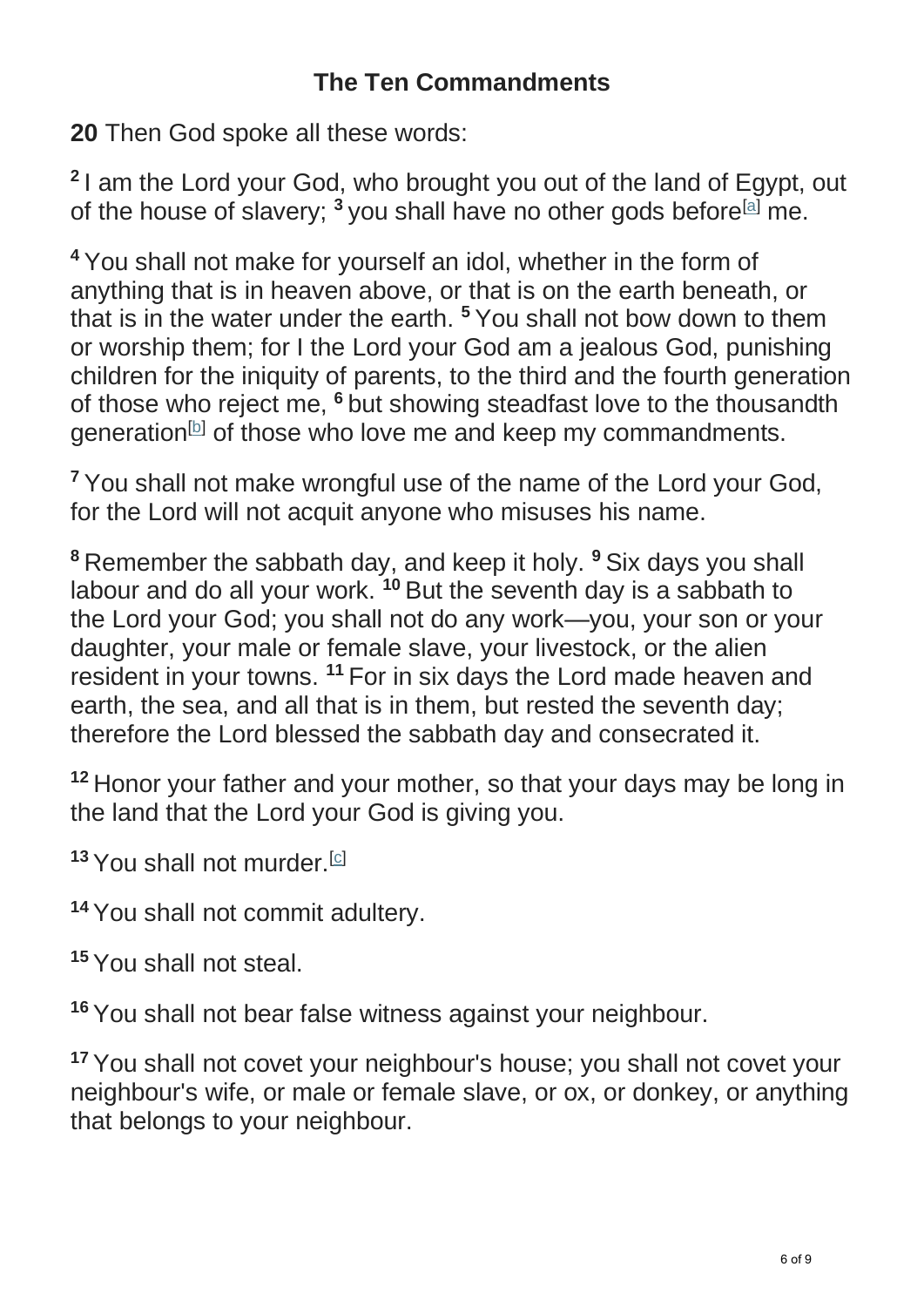Great Meols St John – Ten Commandments Boards - Correspondence with parish

| Date              | Message                                                                     |
|-------------------|-----------------------------------------------------------------------------|
| 28/02/2020        | Further to your recent visit, I now have pleasure in quoting as follows:    |
|                   |                                                                             |
| To: Tim Smith     | To removing front beads from original frames, disposing of damaged          |
| From: Fiona M     | canvas, chemically stripping frames and sanding to bare timber and          |
| Ormsby-           | lightly staining and repolishing to original colour, printing texts exactly |
| Messenger         | as original onto PVC "canvas" and inserting into renovated frames, the      |
|                   | price will be £745.00 the pair                                              |
|                   |                                                                             |
|                   | Alternatively, to making 2 x new frames approximate size 47%" x 25%"        |
|                   | using solid European oak, stained and polished to original colour and       |
|                   | containing PVC canvases as above £1235.00 the pair                          |
|                   |                                                                             |
|                   | Both prices are exclusive of VAT which will be chargeable at rate ruling    |
|                   | on date of invoice. Delivery to Great Meols will likewise be charged        |
|                   | extra.                                                                      |
|                   |                                                                             |
|                   | I trust you may find this quotation of further interest and look forward    |
|                   | to hearing from you in due course                                           |
| 04/11/2021        | Could you help and advise me please?                                        |
|                   |                                                                             |
| To: Archdeacon of | one of our 10 Commandment boards is beyond repair (I have taken it to       |
| Chester           | Hayes & Finch and Orsmby's who both agree that it cannot be repaired        |
| From: Tim Smith   | and have quoted to replace). The other board is showing signs of            |
|                   | deterioration and I think it better to have two new boards which will       |
| With              | then age at the same rate.                                                  |
| attachments       |                                                                             |
|                   | I'm not sure if this is a List A or B. I've looked through the opations and |
|                   | cant find one that seems to fit this item. I have attached pictures of      |
|                   | the boards. One had a tear in the fabric and unfortunately when I took      |
|                   | it to Ormsby's it was caught by the wind making the tear much worse!        |
|                   |                                                                             |
|                   | We have 2 quotes for repair which are in excess of £1000 for like for like  |
|                   | replacements.                                                               |
|                   |                                                                             |
|                   | 2) Photographs                                                              |
| 05/11/2021        | Thanks for sending this through. The replacement or repair of both          |
|                   | boards will require a faculty. Please could you send us the quotes and      |
| To: Tim Smith     | any details you have regarding the provenance of the original boards,       |
| From: Katy Purvis | any new design for replacement, and a plan or photo showing where           |
|                   | they are located in the church?                                             |
|                   |                                                                             |
|                   | I can add this to the agenda for the next meeting on 19th November if       |
|                   | you would like me too?                                                      |
| 05/11/2021        | Yes please.                                                                 |
|                   | We have an offer from one of our parishioners to pay for the                |
| To: Katy Purvis   | replacement, so I would like to set the process going.                      |
| From: Tim Smith   |                                                                             |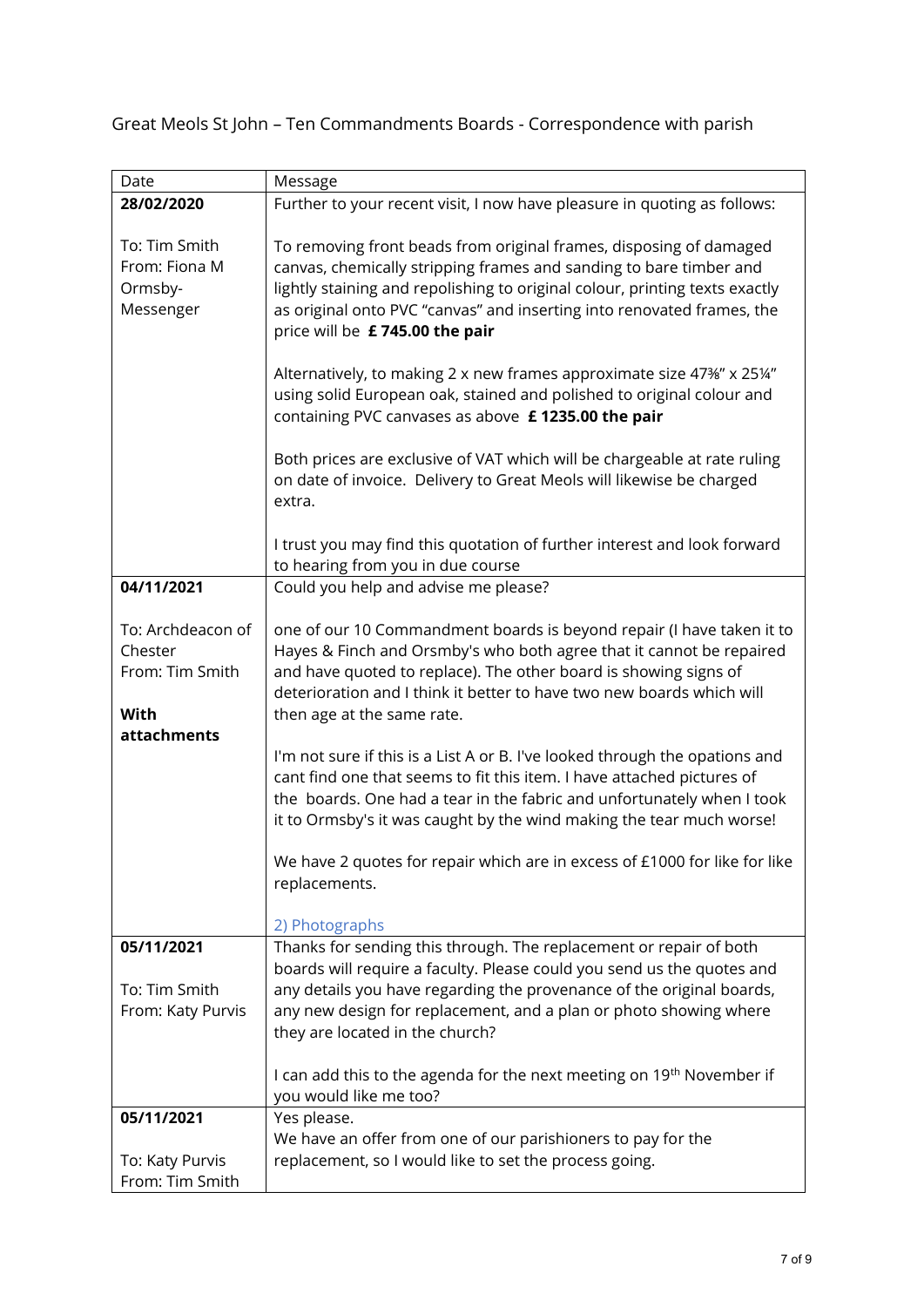| 10/11/2021                         | Thank you for your call today.                                                                                                                                                           |
|------------------------------------|------------------------------------------------------------------------------------------------------------------------------------------------------------------------------------------|
| To: Katy Purvis<br>From: Tim Smith | This is the quote from Ormsby's.                                                                                                                                                         |
|                                    | I will send through the Hayes and Finch quote shortly                                                                                                                                    |
| <b>With attachment</b>             |                                                                                                                                                                                          |
|                                    | Email of Ormsbys above                                                                                                                                                                   |
| 10/11/2021                         | This is the Hayes and Finch quote. I have asked them to clarify if this is                                                                                                               |
| To: Katy Purvis                    | for one board only; if it is then I feel it is extremely expensive.                                                                                                                      |
| From: Tim Smith                    | Hayes and Finch quote                                                                                                                                                                    |
| 10/11/2021                         | I have also today asked for an indicative quote from Greenbarnes in                                                                                                                      |
|                                    | Northampton                                                                                                                                                                              |
| To: Katy Purvis                    |                                                                                                                                                                                          |
| From: Tim Smith                    |                                                                                                                                                                                          |
| 11/11/2021                         | Here is the website for the signwriter I found recently, I know it's not                                                                                                                 |
|                                    | exactly what you're looking for, but it might be worth contacting him                                                                                                                    |
| To: Tim Smith                      | https://cheshirebrush.co.uk/comberbach-methodist-church/                                                                                                                                 |
| From: Katy Purvis                  |                                                                                                                                                                                          |
|                                    | He might be terribly expensive, but I think he would do a good job and<br>produce something traditional but more interesting than just                                                   |
|                                    | reproduction                                                                                                                                                                             |
| 11/11/2021                         | I will give him a call this afternoon                                                                                                                                                    |
|                                    |                                                                                                                                                                                          |
| To: Katy Purvis                    |                                                                                                                                                                                          |
| From: Tim Smith                    |                                                                                                                                                                                          |
| 24/11/2021                         | <b>DAC Advice</b>                                                                                                                                                                        |
|                                    | I am writing to let you know the that at its meeting of 19 November                                                                                                                      |
| To: Tim Smith<br>From: Katy Purvis | 2021 the DAC considered the replacement of the Ten Commandment<br>boards and wished to offer the following informal advice                                                               |
|                                    |                                                                                                                                                                                          |
|                                    | a. The Committee was content for the parish to remove the Ten<br>Commandment boards however they should be sensitive to<br>anyone in the parish who may passionately wish for them to be |
|                                    | retained.                                                                                                                                                                                |
|                                    | b. If the parish wished to display a replacement version of the Ten                                                                                                                      |
|                                    | Commandments in the church it may for example wish to<br>consider engaging a good signwriter to produce this on plywood                                                                  |
|                                    | for example, which could be cheaper than trying to replicate the                                                                                                                         |
|                                    | originals.                                                                                                                                                                               |
|                                    | c. If the parish propose to replace the Ten Commandment boards                                                                                                                           |
|                                    | with a new version (as described at (b) above) then they will                                                                                                                            |
|                                    | need to consult the DAC with the proposal.                                                                                                                                               |
|                                    |                                                                                                                                                                                          |
|                                    | If you have any queries please do let me know.                                                                                                                                           |
| 24/11/2021                         | I have been in touch with Carl the sign writer you suggested and so have                                                                                                                 |
|                                    |                                                                                                                                                                                          |
|                                    | another option                                                                                                                                                                           |
| To: Katy Purvis<br>From: Tim Smith | I'll go back to Rev Gillian and the PCC now, to discuss the options. If we<br>decide to replace I will revert back to the DAC                                                            |